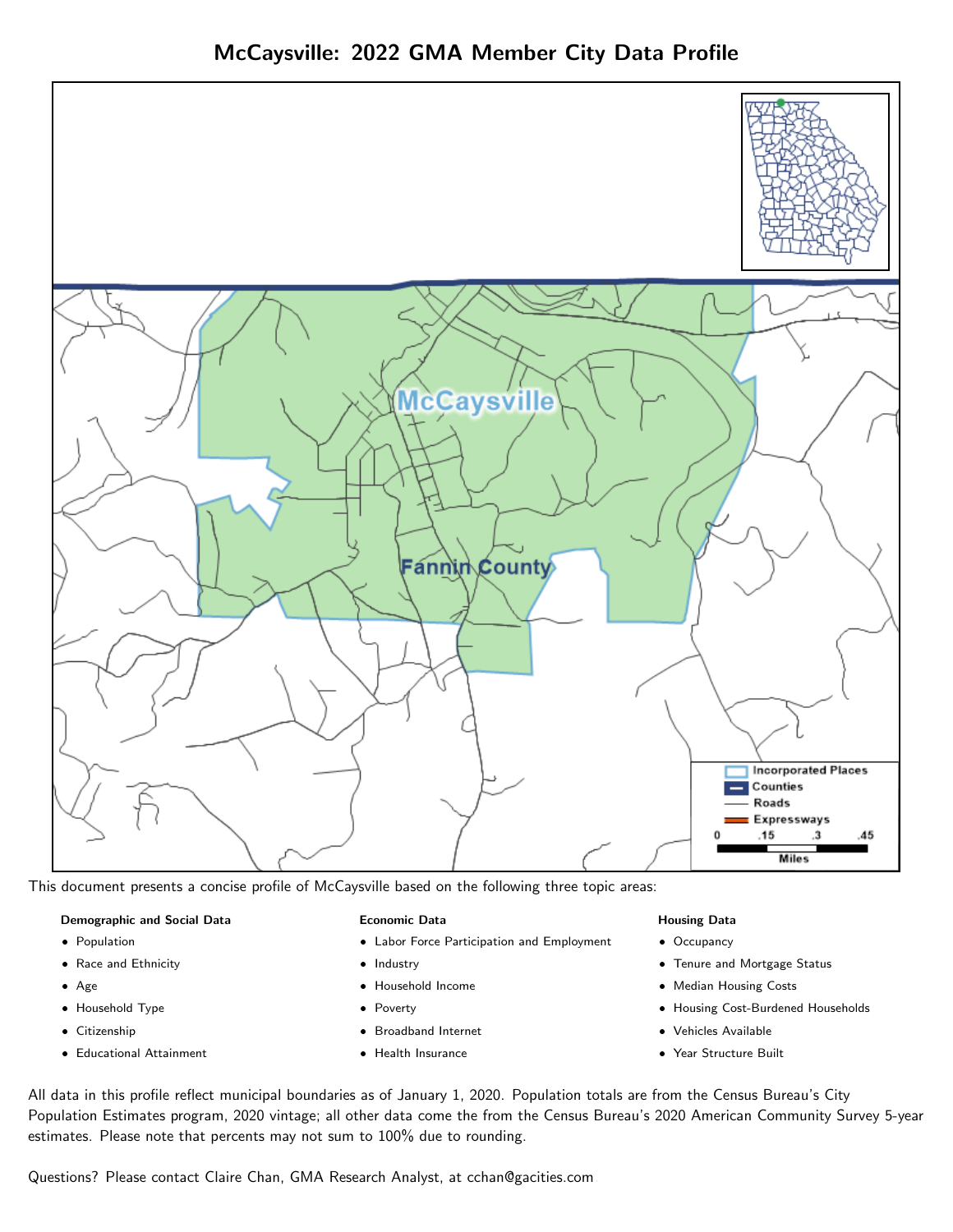# McCaysville: Demographic and Social







## **Citizenship**

Age



Source: American Community Survey, 2020 5-year estimates, table B05002 Source: American Community Survey, 2020 5-year estimates, table B15002

## Race and Ethnicity



Source: U.S. Census Bureau, City Population Estimates, 2020 vintage Source: American Community Survey, 2020 5-year estimates, table B03002

## Household Type



Source: American Community Survey, 2020 5-year estimates, table B01001 Source: American Community Survey, 2020 5-year estimates, table B11001

## Educational Attainment



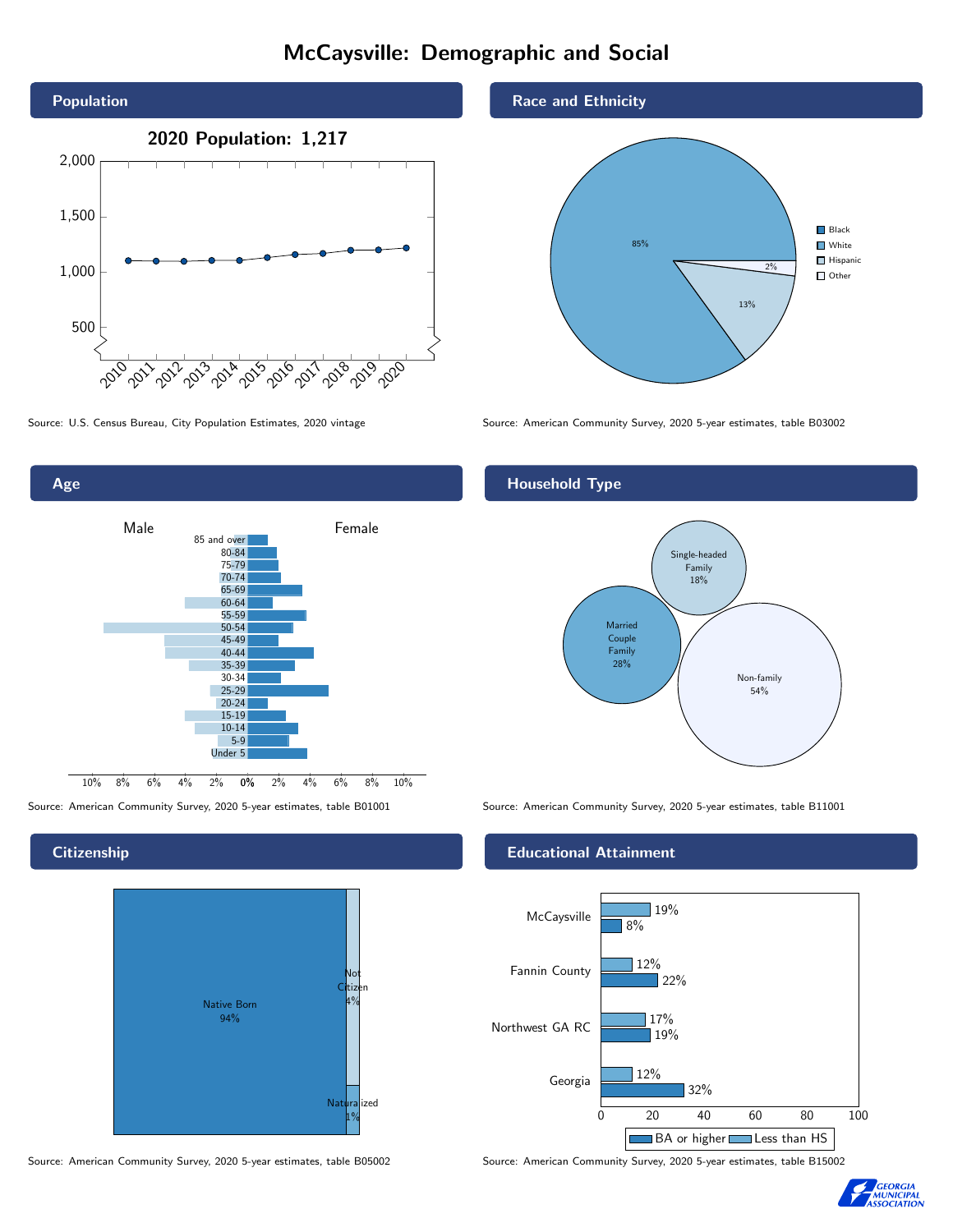# McCaysville: Economic



Source: American Community Survey, 2020 5-year estimates, table B23001 Note: Unemployment rate is based upon the civilian labor force.

## Industry

| Agriculture, forestry, fishing and hunting, and mining      | $2\%$ |
|-------------------------------------------------------------|-------|
| Construction                                                | 11%   |
| Manufacturing                                               | 9%    |
| <b>Wholesale Trade</b>                                      | $0\%$ |
| Retail Trade                                                | 10%   |
| Transportation and warehousing, and utilities               | $2\%$ |
| Information                                                 | $1\%$ |
| Finance and insurance, real estate, rental, leasing         | 4%    |
| Professional, scientific, mgt, administrative, waste mgt    | 13%   |
| Educational services, and health care and social assistance | 9%    |
| Arts, entertainment, recreation, accommodation, food        | 26%   |
| service                                                     |       |
| Other services, except public administration                | 6%    |
| Public administration                                       | 6%    |

Source: American Community Survey, 2020 5-year estimates, table C24030



Source: American Community Survey, 2020 5-year estimates, tables B19013 and B19025 Source: American Community Survey, 2020 5-year estimates, table B17010

Broadband Internet No 28% Yes 72%

#### Health Insurance



Source: American Community Survey, 2020 5-year estimates, table B28002 Source: American Community Survey, 2020 5-year estimates, table B18135



#### **Poverty**